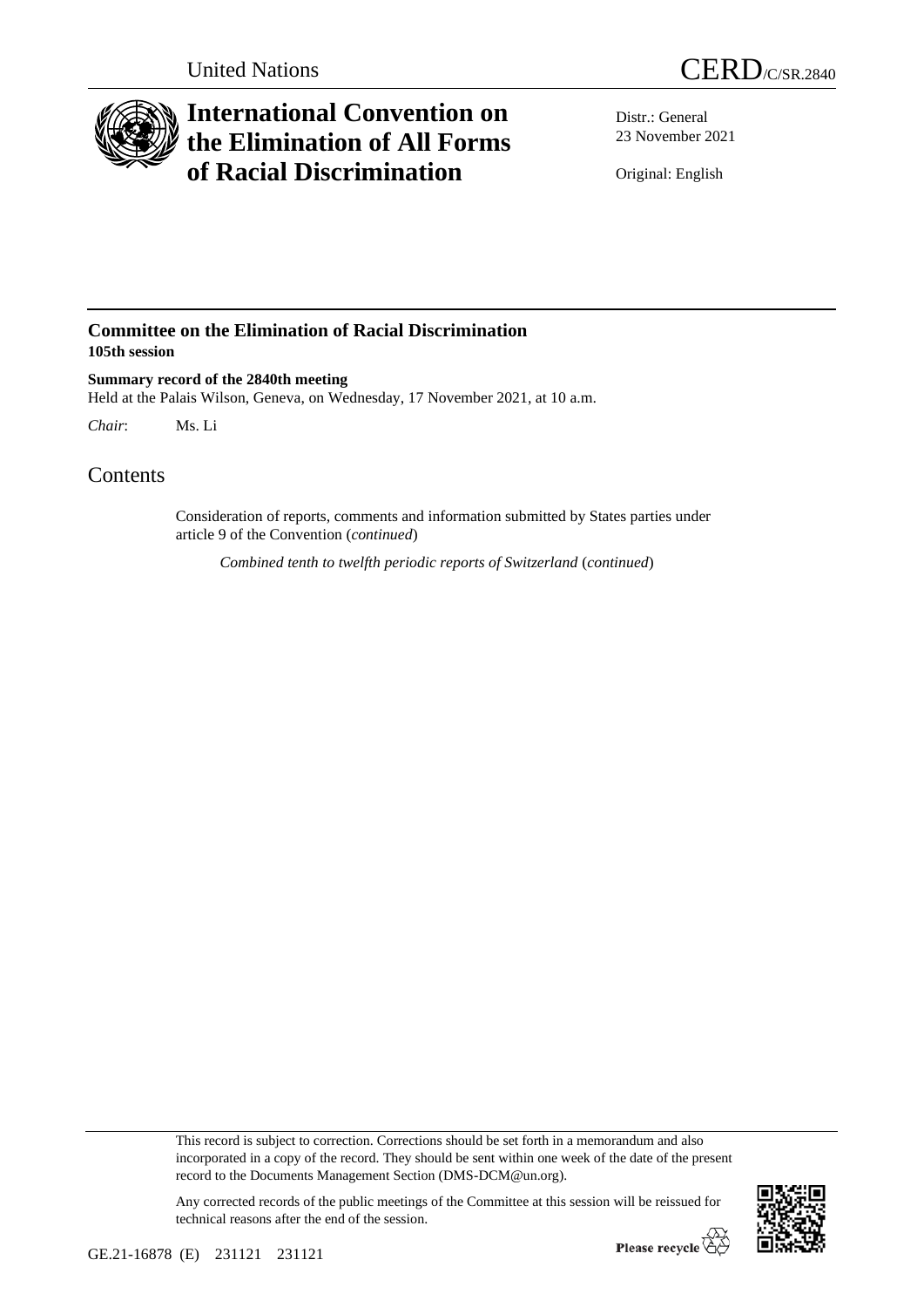*The meeting was called to order at 10.05 a.m.*

**Consideration of reports, comments and information submitted by States parties under article 9 of the Convention** (*continued*)

*Combined tenth to twelfth periodic reports of Switzerland* (*continued*) [\(CERD/C/CHE/10-12;](http://undocs.org/en/CERD/C/CHE/10-12) [CERD/C/CHE/Q/10-12\)](http://undocs.org/en/CERD/C/CHE/Q/10-12)

1. *At the invitation of the Chair, the delegation of Switzerland joined the meeting*.

2. **Mr. Diaby** (Country Rapporteur) said that he would welcome additional information on the effects of the coronavirus disease (COVID-19) pandemic on national linguistic minorities, Jewish communities and Travellers in the State party. He wished to know which of the criteria contained in the interpretative declaration made by Switzerland in 1998, upon ratification of the Council of Europe Framework Convention for the Protection of National Minorities, had not been fulfilled by Roma persons in Switzerland, resulting in the refusal to recognize them as a national minority and to give the Romani language the status of a nonterritorial minority language. He wondered what measures the State party had taken to promote and protect the rights of members of the Roma community, particularly to their own way of life, their culture and their language. It would be useful to learn about the results of the implementation of the plan of action to improve living conditions for Travellers and promote the culture of the Yenish, Sinti/Manush and Roma communities in Switzerland, as well as any other measures taken by the Swiss authorities to combat discrimination against them. The Committee was particularly interested to learn about the outcomes of efforts to promote their enjoyment of economic, social and cultural rights, especially in the case of the women of those communities. What guarantees were in place to ensure that suitable basic education, including mobile education, was available to all minorities, free of charge?

3. He said that the Committee would appreciate additional information on the measures taken to improve living conditions for members of the Roma community who did not have Swiss nationality and on the different treatment received by Swiss and non-Swiss Travellers. The Committee had received reports of a Roma child in the Canton of Geneva who had been placed under State guardianship after his mother had suffered an epileptic fit, as she had been unable to renew her prescription for the medication that she required, and another report of a group of 35 men, women and children who had been sleeping under a bridge in Geneva, subsisting by begging and eating in community kitchens, and whose request for the authorities to provide a mobile toilet had been denied. He would welcome the delegation's comments on those cases. Information on the new law on begging, particularly on any guarantees or support that had been extended to persons who had resorted to begging, would be useful. In the light of the concerns that had been brought to the Committee's attention regarding the number, quality and accessibility of Travellers' permanent sites, he asked what measures the State party had taken to ensure that all cantonal authorities provided such sites in sufficient numbers to meet the needs of nomadic members of the affected communities who did not hold Swiss citizenship. Had the relevant Swiss and non-Swiss Travellers' communities been involved in finding a solution to that problem?

4. Drawing attention to reports indicating that there had been a significant increase in the number of cases of discriminatory acts based on nationality, skin colour and religion, particularly against young people and persons of working age, he asked what specific measures had been taken to combat discrimination against non-citizens.

5. He said that the Committee had received reports that the right of residence of nationals of non-European Union States was often called into question if they applied for social assistance, as a result of uneven implementation of the Federal Act on Foreign Nationals and Integration in the different cantons. He wished to know what steps had been taken to amend the Act or to ensure that its implementation did not discriminate against those individuals. In particular, he wondered whether steps had been taken to disassociate the right to maintain a residence permit from the right to apply for social assistance, particularly during the COVID-19 pandemic, including for non-citizens who had lived in Switzerland for more than 15 years.

6. It would be useful to learn what measures had been adopted to ensure that being a victim of domestic violence was recognized as grounds for renewing a residence permit following a separation, without the victim having to demonstrate that the violence had reached a specific level. Without such measures, victims of domestic violence, especially women, were likely to be compelled to remain in violent situations, out of fear of deportation.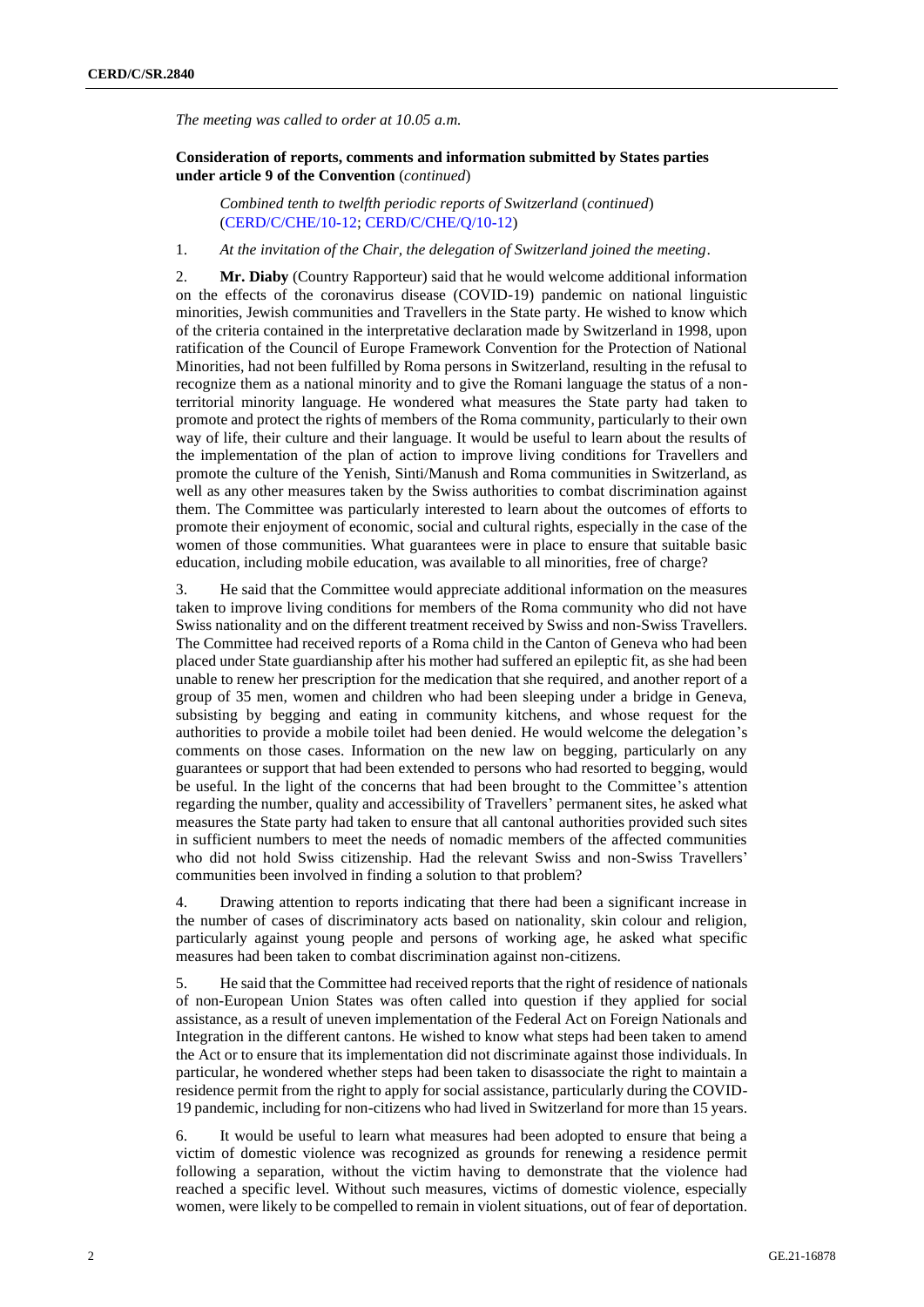Had any measures been taken to ensure that civil servants and judges received ongoing training about domestic violence so that such situations were better addressed during residence permit renewal procedures at both the federal and cantonal levels?

7. He said he would welcome updated information on the implementation of the Swiss integration agenda and other measures to facilitate the integration of persons with an immigrant background, including persons who were granted temporary admission, asylum seekers, refugees and other migrants, the resources allocated and the results so far achieved.

8. The Committee had received reports indicating that, despite the legal provisions in the State party establishing that all children had the right to basic education, in practice, unaccompanied minors were sometimes refused enrolment in school. He asked what measures had been taken to guarantee that all children, including unaccompanied minors, had access to education in law and in practice, without any discrimination.

9. Reports indicated that asylum seekers and other foreigners continued to be held in prisons, and that in some cantons, unaccompanied minors and children held with their parents were still being kept in administrative detention. He would therefore like to know what steps had been taken to implement the decision the Federal Supreme Court had reached in March 2020 that detention for purposes related to immigration must take place in specialized establishments. He would also like to know what alternatives to detention were being used and what steps were being taken to ensure that asylum seekers, refugees and migrants were detained only as a measure of last resort, and that they had the possibility to appeal against a decision of detention. He asked whether the State party had appropriate procedures in place to receive asylum-seeking, refugee and migrant children and what measures had been adopted to ensure that such children were not placed in detention. What steps had been taken to guarantee the rights of asylum seekers to receive relevant information, to have access to a lawyer and to be heard in a fair and equitable trial?

10. Drawing attention to reports of racism, ill-treatment and limited access to medical care in federal centres for asylum seekers, he asked what measures had been taken to protect noncitizens in those centres against acts of violence, torture and inhuman and degrading treatment; to ensure that victims of such acts were, in practice, informed of their rights and guaranteed the right to file a complaint; and to guarantee asylum seekers' right to freedom of movement, without discrimination, including the right to have access to public places and facilities and to leave shelters. The Committee had received reports that curfews were imposed by certain shelters.

11. He wished to know what steps had been taken in the wake of the decision of the Swiss parliament on 15 September 2020 to allow the State Secretariat for Migration to access the mobile telecommunication data of asylum seekers if that was the only way of verifying a person's identity. How did the State plan to ensure that the right to privacy of migrants, which was protected by both international law and the State party's Constitution, was not violated?

12. He said that the Committee would appreciate an update on the application of the revised Federal Act on Swiss Citizenship, which had entered into force on 1 January 2018. He requested additional information on the appeal procedure available to persons whose application for naturalization had been rejected on discriminatory grounds. He would also welcome detailed information on the impact of the simplified naturalization procedure for young third-generation immigrants that had been endorsed by a popular vote on 12 February 2017. Furthermore, he wished to know what measures had been taken to identify asylum seekers who were victims of human trafficking and to ensure that they had access to all the protection and support measures to which victims of crime were entitled.

13. He would welcome information on the legal regime applicable to stateless persons in Switzerland and on whether the State party had adopted specific legislation on support mechanisms for such persons. It would be useful to know how many stateless persons or persons at risk of statelessness were estimated to be in the State party. He asked whether the Government was considering ratifying the Convention on the Reduction of Statelessness. He said that he would welcome information on measures that had been taken or were being considered to prevent statelessness and to ensure that stateless persons and persons at risk of statelessness, particularly stateless children born in Switzerland, were protected. What steps had been taken to ensure their access to economic, social and cultural rights, including the rights to education and health care?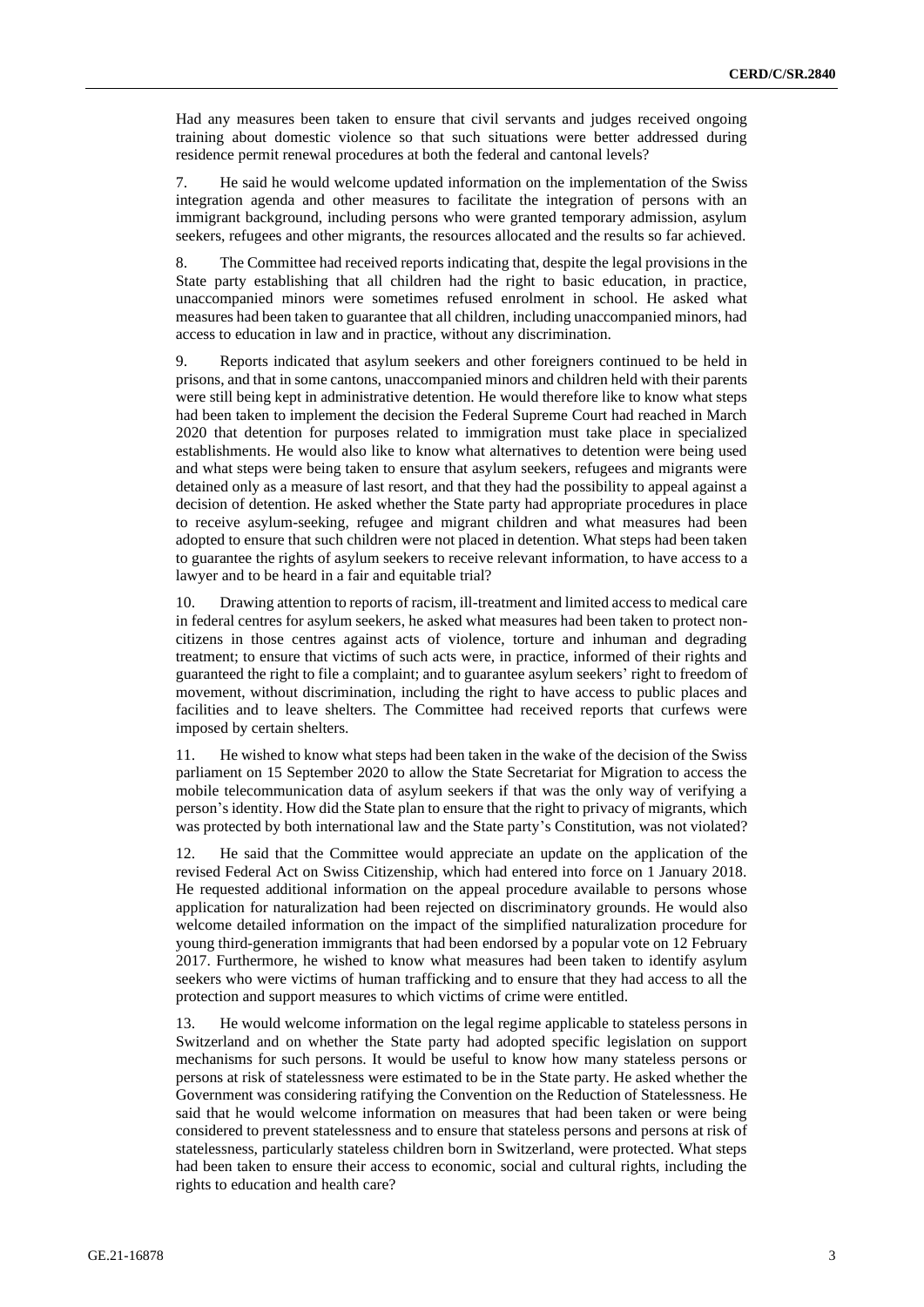14. **Ms. Stavrinaki** (Country Task Force) said that the Committee had received several reports indicating that the police and law enforcement authorities had recourse to practices that constituted racial profiling, as defined in the Committee's general recommendation No. 36 (2020). Such incidents had allegedly included unaccompanied minors being taken from asylum seeker reception centres to police stations during the COVID-19 pandemic and doused with cold water, ostensibly for health reasons. She asked whether racial profiling was explicitly prohibited at the federal or cantonal level, apart from in the Canton of Zurich, where such a prohibition reportedly already existed. She said that she would like to know whether the State party had analysed the impact of the prohibition in Zurich, and if there were any plans to adopt legislation or regulations and operational measures to prevent, combat and punish racial profiling throughout the country. She wondered whether all police officers received training on the prohibition of racial profiling and, if not, whether there were plans to include it in the police training curriculum. It would be useful to learn whether independent experts conducted periodic audits of counter-terrorism legislation to update counter-terrorism policy and practice, taking into account the possible links between efforts to combat terrorism and ethnic profiling. She wished to know whether the State party's law enforcement authorities ever used algorithmic profiling in their work and, if so, what measures had been taken or were planned to avoid the resulting discriminatory impact.

15. She noted that the Federal Act on the Use of DNA Profiles in Criminal Proceedings and for the Identification of Unknown and Missing Persons now provided for DNA phenotyping, which would inevitably result in the creation of a database linking criminal activity to biogeographical origin. She asked whether the State party's authorities planned to set up independent monitoring bodies to supervise the use of such technology in order to ensure that the implementation of that Act did not compromise the right to be free from racial discrimination.

16. Highlighting the lack of independent mechanisms to receive and investigate complaints concerning police misconduct in each canton and the lack of a federal database of such complaints, she asked what steps had been taken to ensure that victims of police misconduct received clear information on how to file a complaint with the Office of the Attorney General. She said that she wondered whether guarantees were in place to ensure that those responsible for investigating such complaints were totally independent and impartial.

17. **Mr. Guissé** (Country Task Force), highlighting numerous reports of acts of police violence and discrimination against persons of African descent, said he would like to know what measures had been taken or were planned to ensure that police officers found guilty of such acts were duly penalized, and whether the State party planned to set up an independent mechanism to investigate reports of police misconduct.

18. He would like to know whether there were plans to improve cooperation between the State authorities and the State party's anti-racism entities. While incidents of hate speech had reportedly increased during the COVID-19 pandemic, the Canton of Geneva had adopted some good practices in response to the pandemic and the Black Lives Matter movement, including meetings between the authorities and associations of persons of African descent. He commended the cantonal authorities on those initiatives and said that he hoped they would inspire other cantons to take similar action. He asked whether there had been any analysis conducted of the effects of the pandemic and the Black Lives Matter movement in terms of discrimination and what steps the State party planned to take to address them. He said that he also wished to know how the State party would commemorate the International Decade for People of African Descent.

19. **Ms. Shepherd** said that she wished to congratulate the State party on its policy of teaching Jewish children about the Holocaust. She asked whether the school curriculum also required children of African descent to learn about the Holocaust and Jewish children to learn about the roots of anti-black racism. It was important for all children, especially those of African descent, to learn about transatlantic trafficking in enslaved Africans and the historical background behind the contemporary treatment of people of African descent.

20. **Ms. Chung** said that the revised Federal Act on Swiss Citizenship of 1 January 2018 appeared to have introduced a degree of discrimination against foreign children who were not citizens of European Union member States. Regardless of whether they had been born or educated in Switzerland, under that Act, they were now effectively deprived of the right to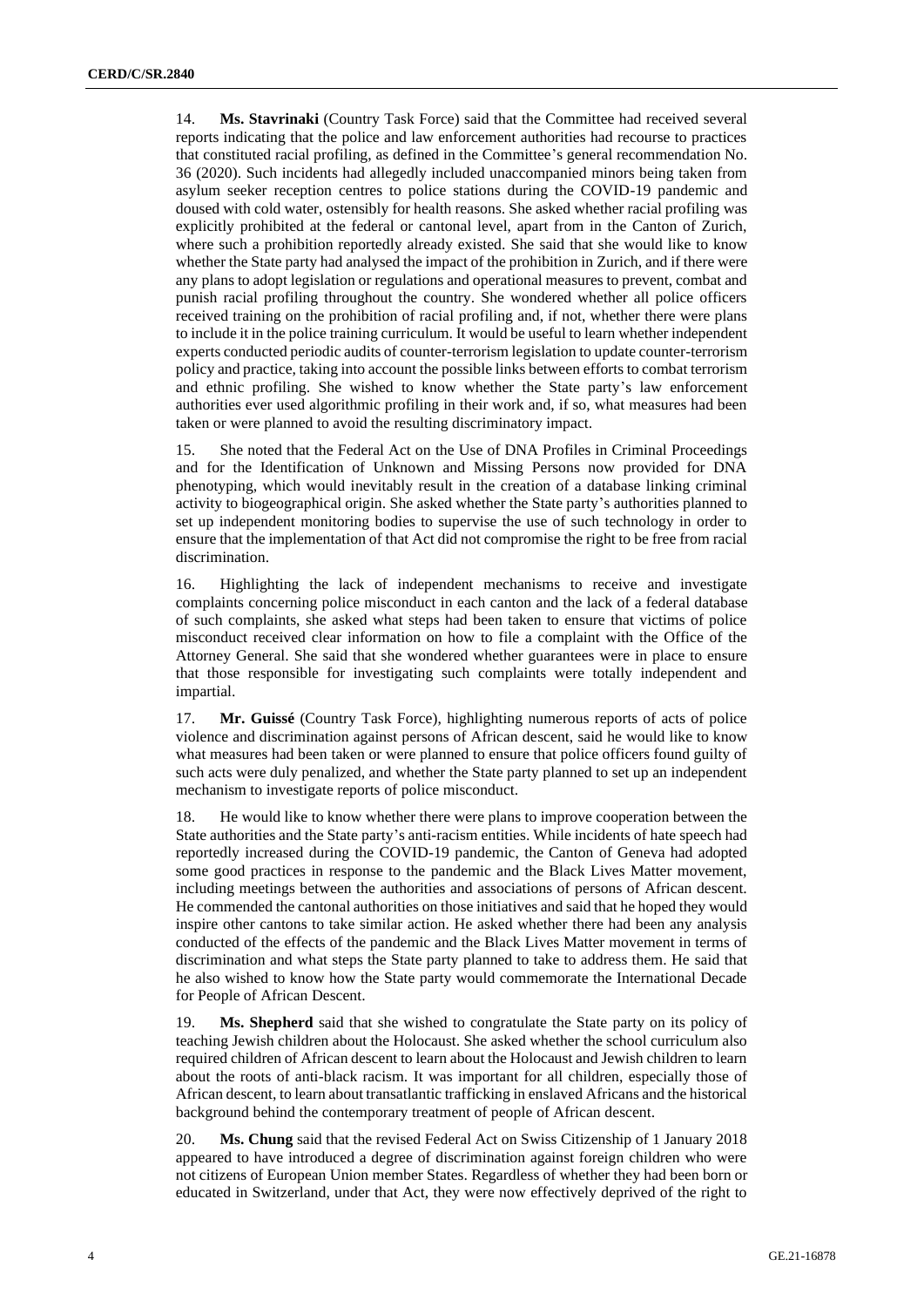apply for naturalization. According to information received by the Committee, once those children reached the age at which they were no longer considered dependent on their parents they were at risk of expulsion and could be required to leave the State party for a country in which they had never resided. She asked whether the Government planned to revise that Act to bring it into line with the State party's obligations under the Convention. If not, she wished to know what alternative measures would be taken to address that form of institutionalized discrimination.

21. **Mr. Albuquerque e Silva** said that, according to the results of a survey published by the Federal Statistical Office in July 2021, one third of the Swiss population felt uncomfortable in the presence of people perceived to be different; one fifth had mentioned Muslims in particular. Preventing people from feeling uncomfortable around others was not the purpose of the Convention, but the Committee nonetheless paid close attention to indications of unconscious bias that might lead to acts of racial discrimination and violence. The survey results showed that violence against foreigners was growing. Since the first such survey had been conducted, in 2016, the proportion of the population that had experienced discrimination, and specifically violence, had risen by about a third. He would welcome the delegation's comments on the results of the survey.

22. **Ms. Izsák-Ndiaye** said that it was important to recall the diversity of the Roma community, which had existed for many hundreds of years and consisted of tens of thousands of members. Referring to the case of *Lăcătuş v. Switzerland*, in which the European Court of Human Rights had found a violation by Switzerland of article 8 of the European Convention on Human Rights, which addressed the right to respect for private and family life, she said that beggars constituted one of the most visible groups among the community and that their situation was clearly a cause for serious concern because of their obviously desperate circumstances.

23. In 2020, in the Canton of Geneva, the police had reportedly issued 3,723 fines for begging, totalling nearly 500,000 Swiss francs (SwF). She understood that, since the European Court's ruling, the Swiss authorities, and especially those in the Canton of Geneva, had begun discussing a new framework of action concerning begging. An update on those discussions would be appreciated. It would be particularly interesting to know how the authorities planned to address the lack of social housing available to people begging on the street and the situation of children who were taken into State care if an assessment of their family situation showed that their parents were unable to care for them.

24. The Committee had also seen reports of property confiscation, ethnic profiling and aggression, and even of cases where police officers escorted beggars over the border to France. She would like to know if there were any oversight mechanisms in place to track such activity and how the authorities monitored the situation of especially vulnerable communities. She would welcome further information on the steps taken by Switzerland to ensure that immigration control and enforcement activities were kept separate from the provision of social services so that migrants in irregular situations did not refrain from claiming entitlement to services out of fear of deportation.

## *The meeting was suspended at 10.50 a.m. and resumed at 11.15 a.m.*

25. **Ms. Häusler** (Switzerland) said that, since the introduction in 2016 of the plan of action to improve living conditions for Travellers and to promote the culture of Yenish, Sinti/Manush and Roma persons, the cantons had been allocated 75 per cent more funding to build permanent sites for Travellers. Travellers had been afforded better and increased access to social services and teaching materials had been developed with the input of members of the Yenish, Sinti/Manush and Roma communities. Female representatives of those communities had been involved in developing the plan of action and in rolling out social services. Unfortunately, under the Swiss system of direct democracy, popular initiatives and referendums sometimes resulted in the failure of projects that had received significant investment and support from the Confederation, in particular in respect of measures to establish local transit sites for Travellers. Regarding transit sites specifically set up for Roma arriving from other countries, the Confederation was working to develop a national strategy that would clearly set out the responsibilities of the authorities and provide for sources of funding. Sites must be made available for both Swiss and foreign persons. In practice, and based on inputs from both groups, it had been ascertained that separate sites were the easiest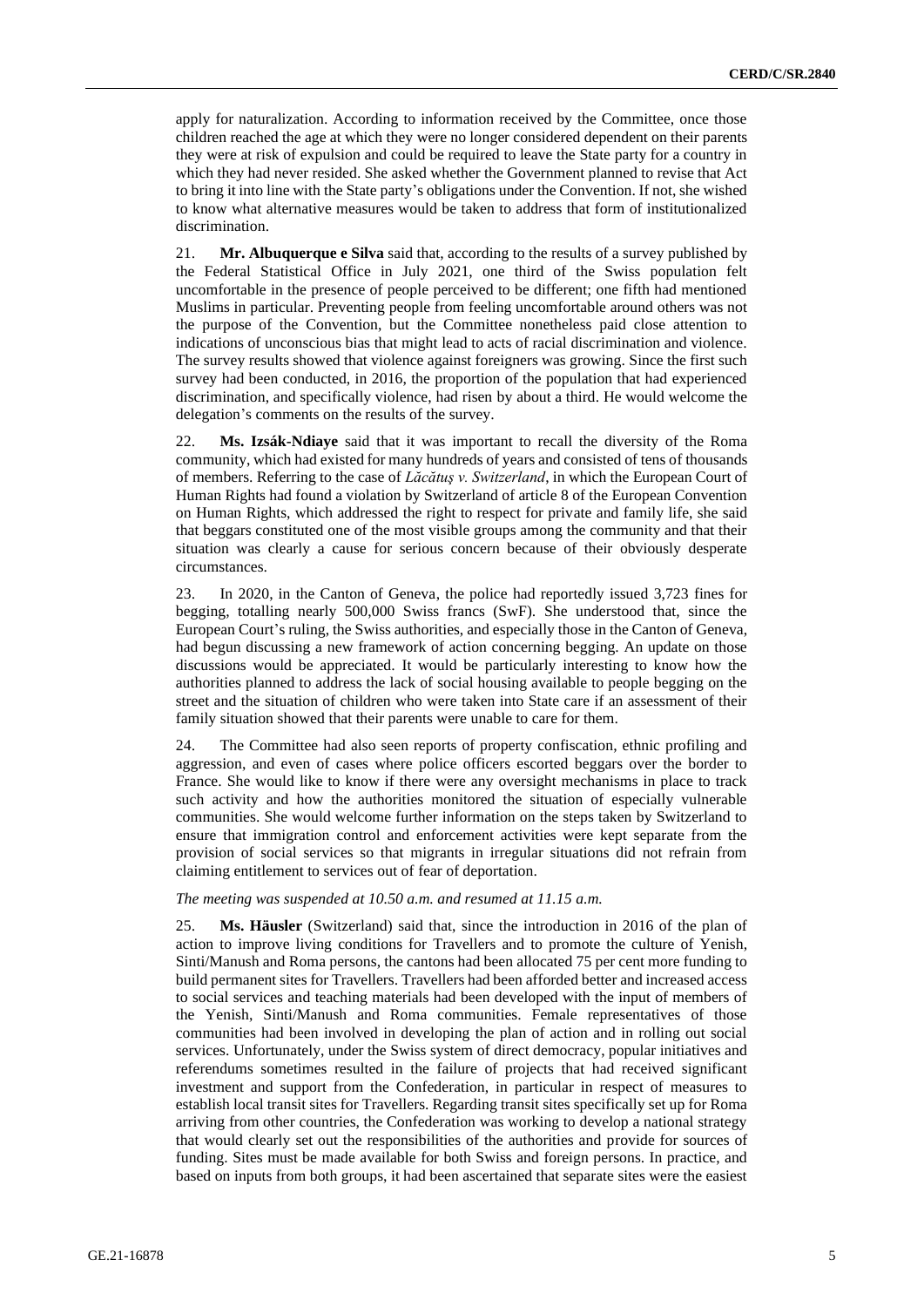to manage. However, because sites must be able to accommodate everyone in need, it was not always possible to set them up separately.

26. **Mr. Spenle** (Switzerland) said that the Yenish and Sinti/Manush communities had been recognized as national minorities in accordance with the Council of Europe Framework Convention for the Protection of National Minorities, and they all had the right to live in accordance with their cultural identities and to speak their own languages. In order for minority groups to be formally recognized as national minorities in Switzerland in accordance with the Framework Convention, they must fulfil the cumulative criteria set forth in the interpretative declaration made by Switzerland upon ratification. In 2018, the Federal Council had rejected a request for the recognition of the Swiss Roma as a national minority, as they were found to be lacking in respect of the criteria of Swiss nationality, the desire to preserve a common identity and long-standing links with Switzerland. The Federal Council had nevertheless stated that the Roma were an integral part of Swiss society, and the Confederation had since taken a number of steps consistent with that position, including ensuring representation of the Roma community on the Federal Commission against Racism. In addition, the Service for Combating Racism regularly financed projects to raise awareness about the situation of the Swiss Roma, and the Federal Office of Culture supported projects specifically supporting the Roma community in the areas of culture and mediation.

27. **Ms. Häusler** (Switzerland) said that Romani could not be recognized as a minority language because the Swiss Roma were not formally recognized as a national minority. The Sinti/Manouche community spoke a particular version of Sintitikes, which they did not wish to have officially recognized, as it was a secret language.

28. The COVID-19 pandemic had clearly had a major impact on Travellers. Early in the pandemic, the Government had closed a number of Travellers' sites which had been considered as campgrounds. It had eventually reopened them and had issued a federal order specifying that sites must remain open for Travellers. Travellers had also struggled financially, especially as they often had unstable job situations or worked in areas that had been shut down to prevent the spread of COVID-19. They had therefore benefited from government-sponsored relief payments and social assistance, as well as more targeted welfare programmes, for example with the use of vouchers.

29. **Ms. Jossen** (Switzerland) said that studies showed that people with low socioeconomic status were more likely to contract COVID-19, tended to develop worse cases of the disease and got tested less often. It had also been demonstrated that migrant populations in precarious economic situations had more trouble finding reliable information about COVID-19. Following consultations with civil society organizations, the authorities had taken a number of steps, including the adoption of legislation on COVID-19 and the production and distribution of pandemic-themed materials – both written and audiovisual – in 25 languages. Events had been organized, sometimes jointly with religious associations or civil society organizations, to provide vulnerable people with access to key medical services. Anyone residing in Switzerland, including persons who had applied for refugee status, had the right to be vaccinated against COVID-19. The costs were covered by the Government, whether or not the person was medically insured. To ensure non-discriminatory access to vaccination and COVID-19 certificates, the Swiss Red Cross had issued specific recommendations that everyone, including migrants and undocumented persons, should have access to both vaccination and certificates. To facilitate access for undocumented persons, identity documents other than national identity cards or passports were accepted for the formalities to obtain COVID-19 certificates.

30. **Ms. Probst-Lopez** (Switzerland) recalling that the Swiss Citizenship Act had been revised in 2014 and again in 2018, said that the latest revision, which was aimed at harmonizing the criteria for naturalization throughout the country and at clarifying the procedures and the respective roles of the cantons and the Confederation, replaced the previous Act in its entirety. A simplified naturalization process had been made available to third-generation immigrants, and any allegations of discriminatory behaviour towards an applicant could be brought before the Federal Administrative Court. The granting of temporary admission (with issuance of an "F permit") made it possible for persons who did not have the right to stay in Switzerland to remain there in certain circumstances, for example, if their removal was not possible, not lawful or could not reasonably be required. Holders of such permits were allowed to reside in the country until the obstacles to their removal no longer existed. In recent years, steps had been taken to better integrate such persons,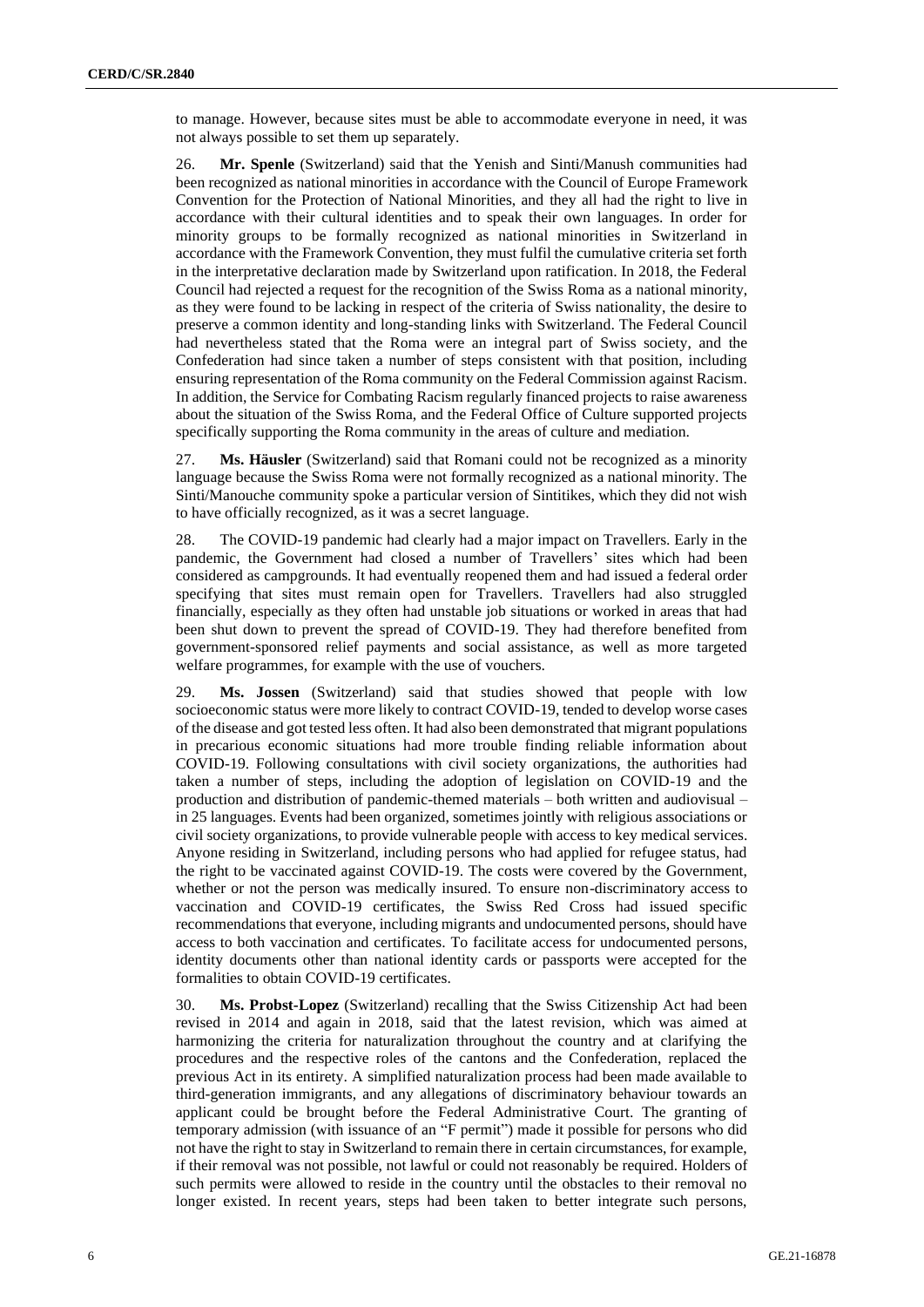especially by facilitating their access to the labour market. For instance, in terms of access to the labour market, since 1 January 2019, they no longer had to seek authorization for the pursuit of gainful employment. A legislative amendment abolishing a special 10 per cent tax on income from gainful employment had come into force on 1 January 2018. Work advertisements were posted at employment agencies for people admitted temporarily seeking employment or able to work who were receiving social assistance. The aim was to offer them better opportunities to enter the Swiss labour market in a targeted and sustainable way. As for the restrictions imposed on their freedom of movement, an amendment of the legislation that governed the procedure for changing one's canton of residence was currently being considered by the parliament. Persons admitted temporarily into Switzerland who had stayed for more than five years could obtain a residence permit under certain conditions. Their applications were considered taking into account their level of integration, family situation and the enforceability of a return to their country of origin. In 2020, a total of 2,835 such permits had been issued.

31. Turning to the question of violence in asylum seeker reception centres, she said that a former federal judge had been tasked with examining the issue and had found that there were no indications of systematic violations of the rights of asylum seekers or of partiality on the part of the security guards. Steps had nevertheless been taken to address violence, including preventive measures that were already being applied in all reception centres, changes in the way reports of violent incidents were drawn up and the establishment of an independent complaint mechanism. In the first quarter of 2021, the number of violent incidents had decreased by nearly 40 per cent.

32. The Swiss Integration Agenda included a number of measures aimed at encouraging the integration of refugees and persons granted temporary admission by providing them with access to information. The measures would be introduced and applied as soon as a person arrived in Switzerland and were meant to take into account the specific needs of the targeted groups. As for the withdrawal of residence permits from persons receiving social assistance, any such cases were carefully examined on an individual basis. Residence permits were rescinded only when dependence on social assistance was considerable and long-standing. The criteria were objective and clearly defined.

33. Schooling was available to anyone of school age in reception centres, including unaccompanied minors. Extracurricular activities were organized to promote the social, cultural and political integration of children and young people living in the centres.

34. By law, any restrictions on the freedom of movement of persons staying in reception centres must be kept to an absolute minimum. The reduction of the curfew times was the subject of an ongoing dialogue between the municipalities and the persons responsible for the different sites in question. It was hoped that, in the future, the curfew applied at federal centres could be curtailed so that residents would be able to move freely beyond the current minimum schedule, which went from 9 a.m. to 5 p.m. A survey of asylum seekers had been conducted, during which they had stressed the importance of personal visits, including outside the centres. The authorities were looking, together with the social partners, for appropriate facilities outside the centres to facilitate such contact.

35. In August 2021, 720 children had been recognized as stateless in Switzerland. Switzerland already provided extensive protection for persons recognized as stateless. The Federal Council currently did not consider it necessary for the country to become a party to the Convention on the Reduction of Statelessness. Child and adolescent asylum seekers living in reception centres received age-appropriate, individual support to safeguard their emotional stability and help them through the asylum process, grounded in the standards established in the Convention on the Rights of the Child. Every unaccompanied minor asylum seeker was assigned a social outreach worker who maintained regular contact. During all discussions, special care was taken when broaching sensitive subjects, such as personal experiences in the person's home country or during transit to Switzerland. The unaccompanied minors' outreach workers encouraged them to express any special needs they might have. Any child or adolescent who required special medical care or psychological assistance was referred to the medical centre associated with the reception centre.

36. **Ms. Bonfanti** (Switzerland) said that the use of racial profiling by the police was prohibited under Swiss law, in accordance with the provisions prohibiting the arbitrary use of discriminatory criteria. The police had the power to conduct targeted searches, which must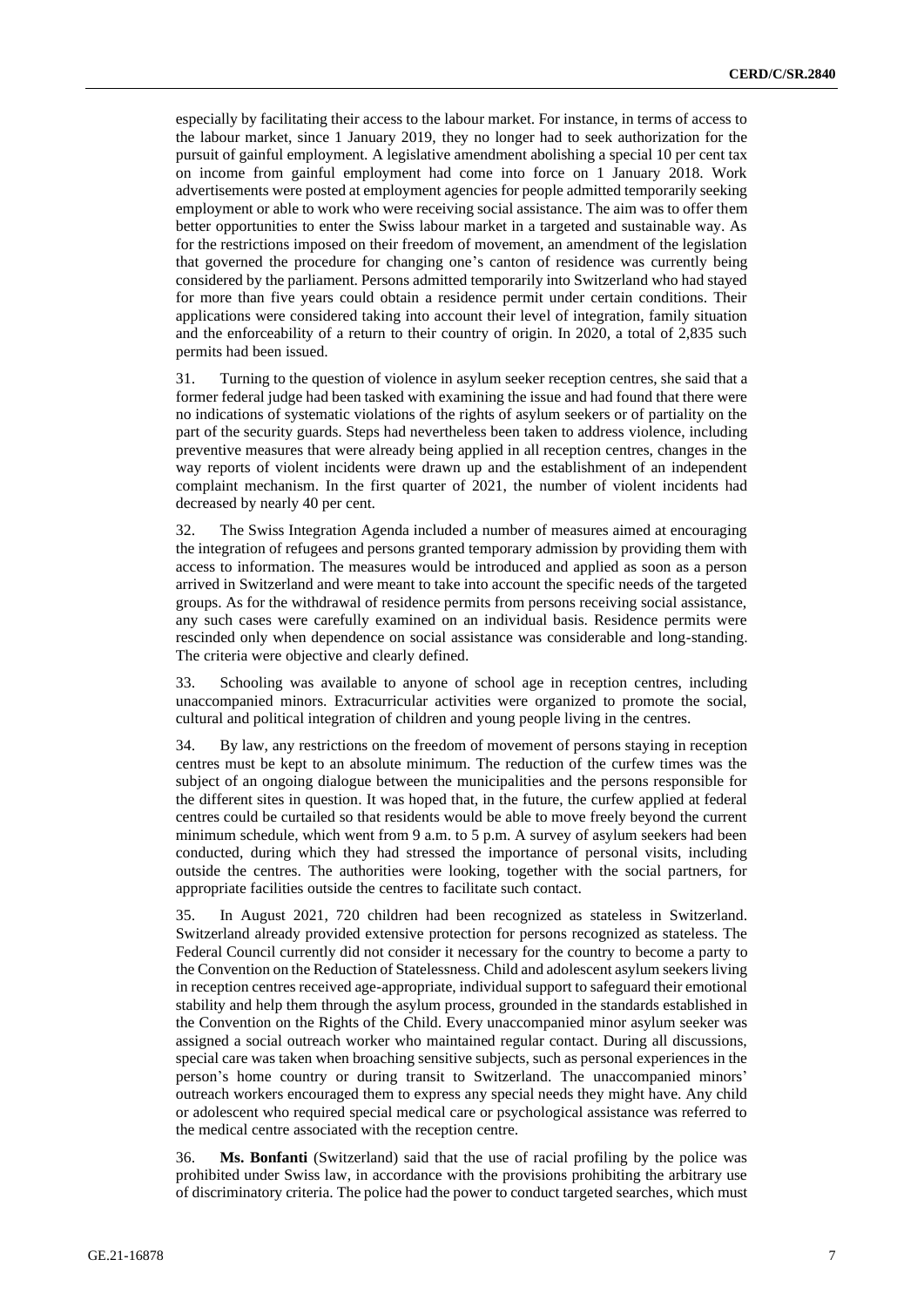be justified according to five specific criteria. For example, they must have a legitimate objective, be based on clear factual evidence and limited to a specific time and place. Moreover, the potential benefits of the search for the investigation must outweigh the potentially negative effect that it might have on the person concerned, who must be clearly informed of the reasons for the search. In the Canton of Geneva, persons who wished to file a complaint concerning police activities but who did not wish to take legal action could submit the case to the police mediation service, which organized mediation between the person concerned and the officer or officers involved in the incident. The mediation service had handled various cases involving alleged discrimination on the basis of skin colour, gender or nationality.

37. She could find no record of any incident involving minors who had been brought to a police station and doused with cold water by officers. Such conduct, if it had indeed occurred, was completely unacceptable and should be reported to the authorities. An incident involving individuals who had been forced into police vehicles and abandoned in the woods outside Geneva had been reported by the persons concerned. The report had been duly investigated and had been determined to be well founded. Such conduct was manifestly unacceptable, and appropriate follow-up action had been taken in respect of the officers concerned.

38. The Genevan cantonal police did not apply computer algorithms to video surveillance footage in order to identify individuals or incidents of concern. Such footage was reviewed by human operators only. Algorithms were, however, used to identify vehicles involved in traffic offences.

39. A recent amendment to the Federal Act on the Use of DNA Profiles in Criminal Proceedings and for the Identification of Unknown or Missing Persons provided for the use of DNA phenotyping by the police. Phenotyping was not currently used by the Genevan cantonal police but might be implemented in the future in specific types of cases, for example, in the context of murder or homicide investigations. The potential ethical problems that could arise from the use of such technology were currently being studied by a special committee at the University Centre for Forensic Medicine. In the Canton of Geneva, phenotyping would not be used as a basis for targeted searches. The cantonal police would take due account of the Committee's concerns when developing the approach to the use of phenotyping.

40. In the Canton of Geneva, persons who witnessed or were subjected to police misconduct could submit a complaint directly to the Office of the Attorney General or to the cantonal police, who systematically referred the cases to the Attorney General's Office. Cases of police misconduct were handled either by the Office of the Attorney General directly or by the General Inspectorate of Services, an independent, impartial internal affairs police unit composed of 13 officers tasked with oversight of police activities. Moreover, all police officers who used restraint or force were required to submit a report on the intervention. Such reports were then reviewed by the officers' superiors to determine whether the use of restraint or force was justified. In two or three cases per year, the restraint or force used was determined to be excessive, in which case the incident was referred to the Office of the Attorney General for investigation.

41. For the purposes of disciplinary procedures within the Genevan cantonal police, police violence could fall into four different categories, namely, excessive use of force or restraint, abuse of authority, infliction of bodily harm, and use of threats or insults. All incidents of alleged police violence, when brought to the attention of the police, were investigated by the General Inspectorate of Services. Officers determined to have engaged in such conduct could be issued a summary penalty order and were subject to both internal disciplinary measures and criminal prosecution where such action was warranted. Officers suspected of engaging in police violence were immediately suspended, with or without pay, depending on the circumstances, while an administrative investigation was conducted. If found guilty, the officer was dismissed.

42. **Ms. Ehrich** (Switzerland) said that, in June 2021, the Swiss electorate had voted to uphold the Federal Act on Police Measures to Combat Terrorism, which had been adopted in September 2020. The Act allowed the police to take preventive measures against persons suspected of posing a terrorist threat. Such persons could be required to report to the authorities, banned from contacting specific people or leaving the country or placed under house arrest or detained with a view to deportation. Measures taken pursuant to the Act must be timebound, proportionate and justified and were subject to appeal before the Federal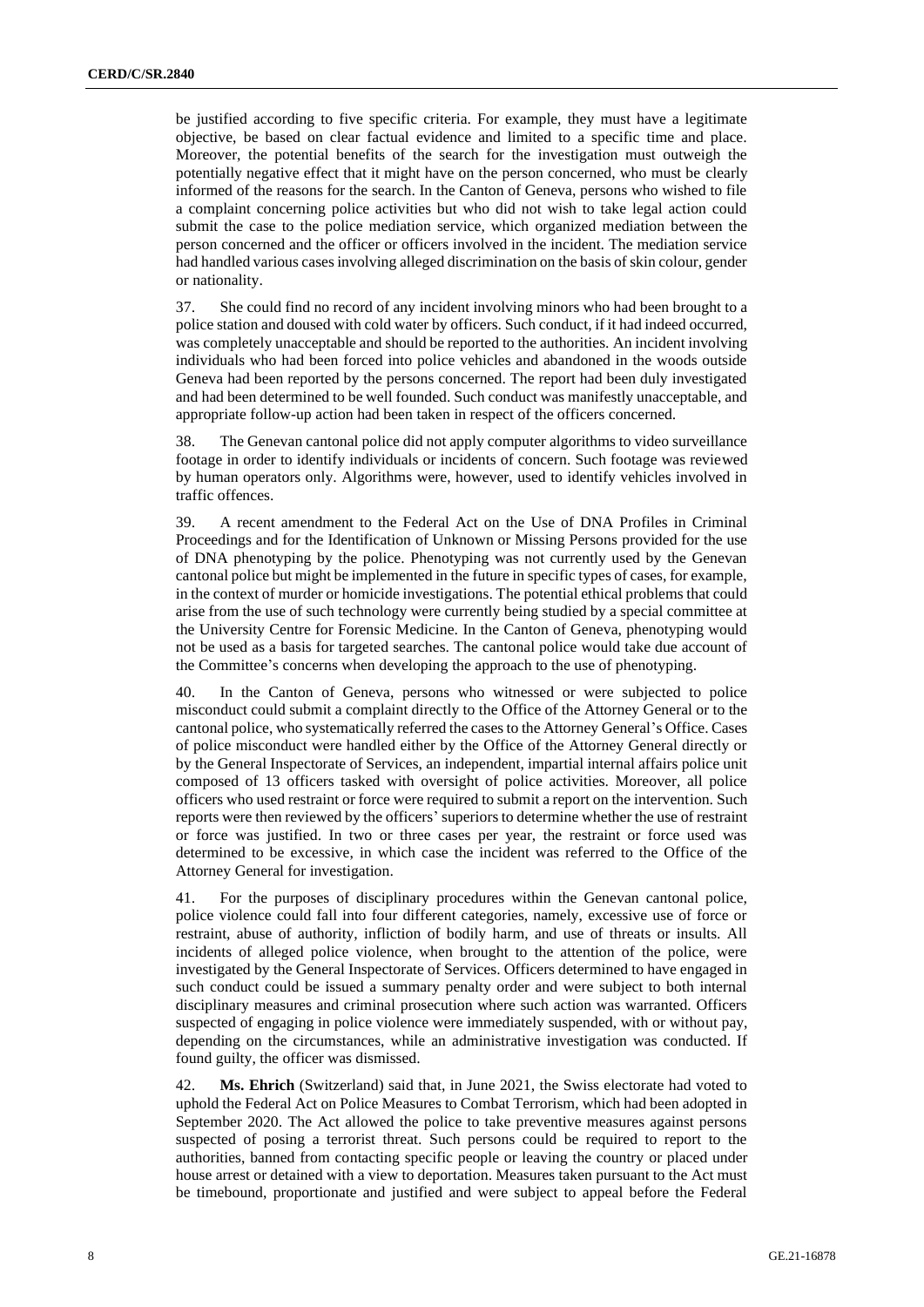Administrative Court. Orders placing people under house arrest were always subject to the prior approval of a court.

43. **Mr. Galizia** (Switzerland) said that the Service for Combating Racism of the Federal Department of Home Affairs had been established in 2001 to plan, develop, promote and coordinate activities aimed at the prevention of racism at the federal, cantonal and communal levels. The Service promoted networking among civil society organizations involved in combating racism by providing subsidies to organizations that agreed to participate in collaborative activities with other civil society actors. Since 2017, it had been working closely with organizations representing black persons in Switzerland, and they issued a joint publication on anti-black racism every year. Many of the organizations that took part in the Black Lives Matter protests in Switzerland had received support from the Service. The main challenge in the wake of the protests was to ensure that public awareness of anti-black racism continued to grow. According to recent surveys, 76 per cent of the Swiss population recognized that black persons living in Switzerland experienced discrimination in their daily lives, but only 50 per cent of the population agreed that measures should be taken to address that discrimination, and a large minority was of the view that black persons complained too much about it. Clearly, much work remained to be done to raise awareness of and combat anti-black racism in Switzerland. However, in his view, the rise over the past eight years in the number of persons who claimed to have experienced discrimination reflected a positive development, as more persons were now willing to come forward.

44. **Mr. Wicht** (Switzerland) said that all children and adolescents in Switzerland learned about the Holocaust and the slave trade in school and that all students followed the same curriculum. The Swiss school system aimed at integration, not assimilation. Students were encouraged to retain their own sense of identity, beliefs and cultural traditions, all while developing the skills and competences needed to live harmoniously with others in Swiss society.

45. It was mandatory for children in Switzerland to receive two years of preschool education, six years of primary education and three years of secondary education. Preschool was an opportunity for migrant children to pick up the language of schooling in their area. In some circumstances, it was also an opportunity for French-, German- or Italian-speaking Swiss children to pick up a second national language.

46. With regard to reports of exclusion of migrant children from education by the police, he could find no record of such cases. However, he wished to reiterate that, according to the law, an education must be provided to all children living in Switzerland, regardless of their legal status, and the right to education prevailed over any police or administrative measures. In cases where such measures might prevent a child or adolescent from attending school, the cantonal authorities had the power to intervene. On average, one such intervention was necessary every year.

47. Depending on their circumstances, some unaccompanied minors attended regular schools, while others received their education at reception centres. Special literacy courses were organized for such children, many of whom were completely illiterate upon arrival. Prior to 2014, only one such course had been organized per year. However, as a result of the proliferation of conflict and instability in the Middle East, the region from which most unaccompanied minors originated, the demand for literacy classes had grown such that it had now become necessary to organize an average of 14 literacy courses per year.

48. **Ms. Bonfanti** (Switzerland) said that, pursuant to the decision of the European Court of Human Rights in the case of *Lăcătuş v. Switzerland*, in which the Court had ruled that the blanket ban on begging in the Canton of Geneva violated article 8 of the European Convention on Human Rights, the legal provisions prohibiting begging had been repealed. The cantonal legislature was currently reviewing legislation that took due account of the Court's decision.

49. **Mr. Spenle** (Switzerland) said that the parliament had approved a four-year spending plan to provide the national human rights institution with stable funding. The Swiss Centre of Expertise in Human Rights, which currently operated under a pilot project, already received federal funding in amount of SwF 1 million per year. The national human rights institution should also obtain funding from third parties in exchange for services rendered, notably consultancy services, in keeping with the model applied by the Centre.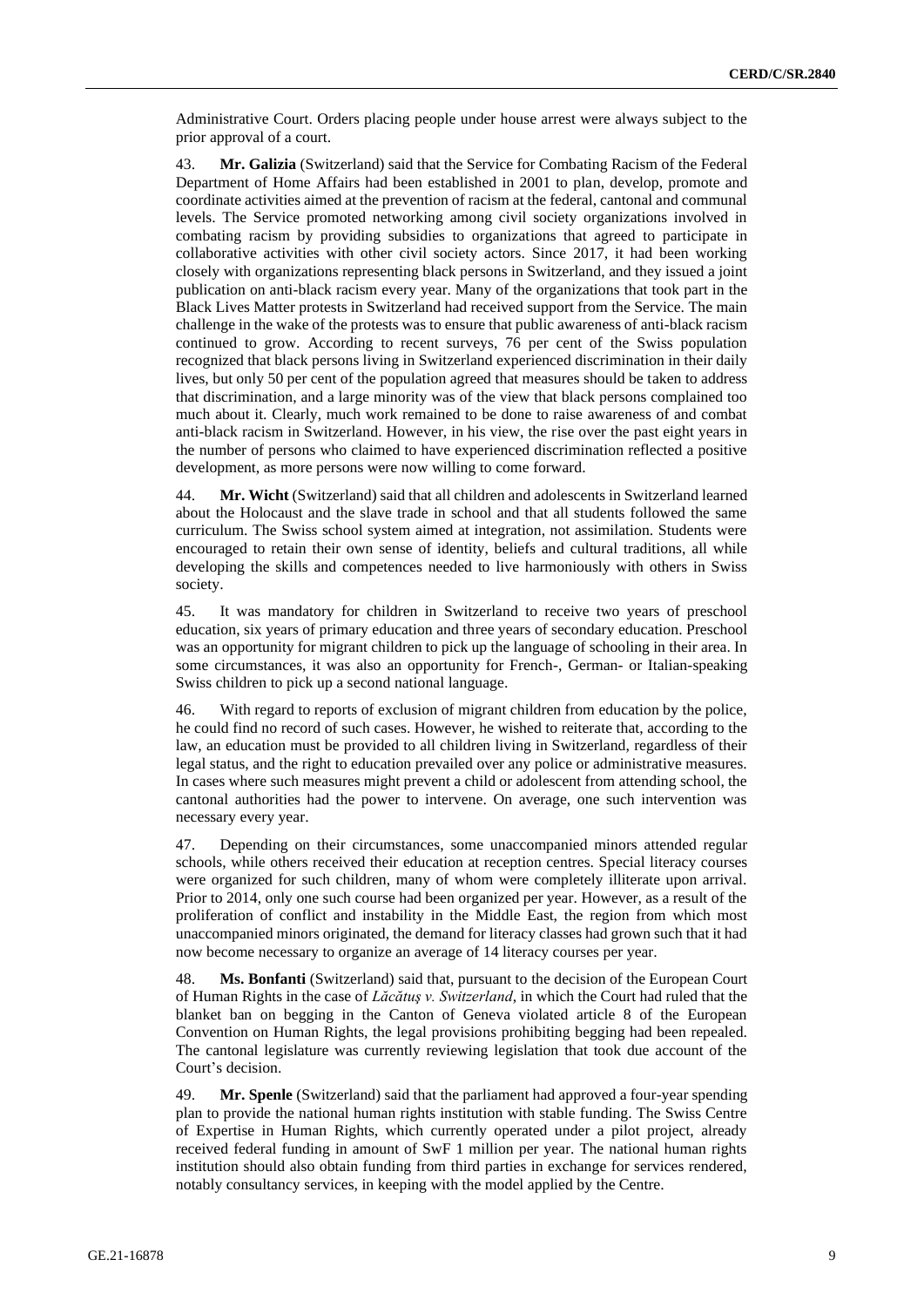50. The Government had prepared the periodic report following extensive consultations between the federal administration, the cantons and interested civil society organizations. Cities and communes had also participated in the drafting process. Specialized organizations had been invited to comment on the draft, and their observations had been taken into account. The Government respected the independence of civil society actors and observed the clear distinction between State party reporting and shadow reporting.

51. **Mr. Diaby** said that he would be grateful if the delegation could provide information on the case of the Roma child who had been taken into care because his mother had been unable to obtain epilepsy medication, and on the situation of the 35 members of the Roma community who had been living under a bridge in Geneva. He would also welcome information on the Swiss Citizenship Act of 1 January 2018, which appeared to contain provisions that discriminated against certain children and the staff of international organizations.

52. **Ms. Stavrinaki** said that she wished to know more about the independent complaints mechanism that had been established in federal centres for asylum seekers and about the prospects for the success of the plan for the prevention of violence at such centres.

53. **Ms. Bonfanti** (Switzerland) said that the authorities in Geneva cooperated closely with the Caritas organization, whose intercommunity mediation service met regularly with people in difficulty, including those who had set up camps under bridges. The service employed Roma mediators who worked with the Roma community to facilitate their access to institutions and their enjoyment of rights. In 2018, the mediation body of the Geneva police had intervened at the request of Caritas following complaints by members of the Roma community, including those who lived under bridges, that the police did not take into account the precariousness of their situation. At a round table attended by Caritas and Roma representatives, the police had explained that the lives of the people who were living under bridges, some near an electrical facility, were endangered by rising river levels and that they needed to be temporarily relocated. As a result of those efforts, relations between the police and the Roma community had calmed somewhat, although the situation of members of the community remained of concern.

54. **Ms. Probst-Lopez** (Switzerland) said that, as previously mentioned, a former federal judge had conducted an inquiry into allegations of violence at federal centres for asylum seekers and had concluded that there was no evidence of systematic rights violations. The judge had nevertheless included recommendations in his report, and the Government was gradually implementing them. The State Secretariat for Migration had drafted a plan for the prevention of violence, which was currently being finalized.

55. **Ms. Izsák-Ndiaye** said that she welcomed the repeal of the provision of the Geneva Criminal Law Act that punished begging. The European Court of Human Rights had rejected the argument that a punitive approach was necessary to discourage socially unwanted phenomena such as begging. She wished to know what alternative legislative or policy measures were under consideration to address the problem. As begging could not be eradicated solely through policing, she wondered whether a new approach might take into account the broader social picture and include access to housing, childcare and other services.

56. **Mr. Albuquerque e Silva** said that he was surprised that the State party apparently took a positive view of the reported increase in the proportion of people who had experienced racial discrimination or violence. It was still likely that many victims of racial discrimination and violence did not come forward to report it.

57. **Ms. Bonfanti** (Switzerland) said that it had been difficult for the Geneva police to enforce the begging law owing to the mobility of the population concerned. Imprisonment for begging was in no way a discriminatory measure; it was the outcome of a criminal procedure. All individuals duly served with a penalty order had the right to appeal and a period of three years in which to pay their fines, failing which the monetary penalty would be converted into a custodial sentence, in accordance with Swiss law. It remained unclear whether a new draft law on begging would be submitted to the cantonal legislature in Geneva. While the Geneva police recognized that certain acts by officers had been inadmissible, the police could not overlook begging, as it sometimes concealed the more serious offences of human trafficking and exploitation. On 19 August 2021, after a long investigation, the police had arrested five Bulgarian nationals on suspicion of recruiting persons from the Roma